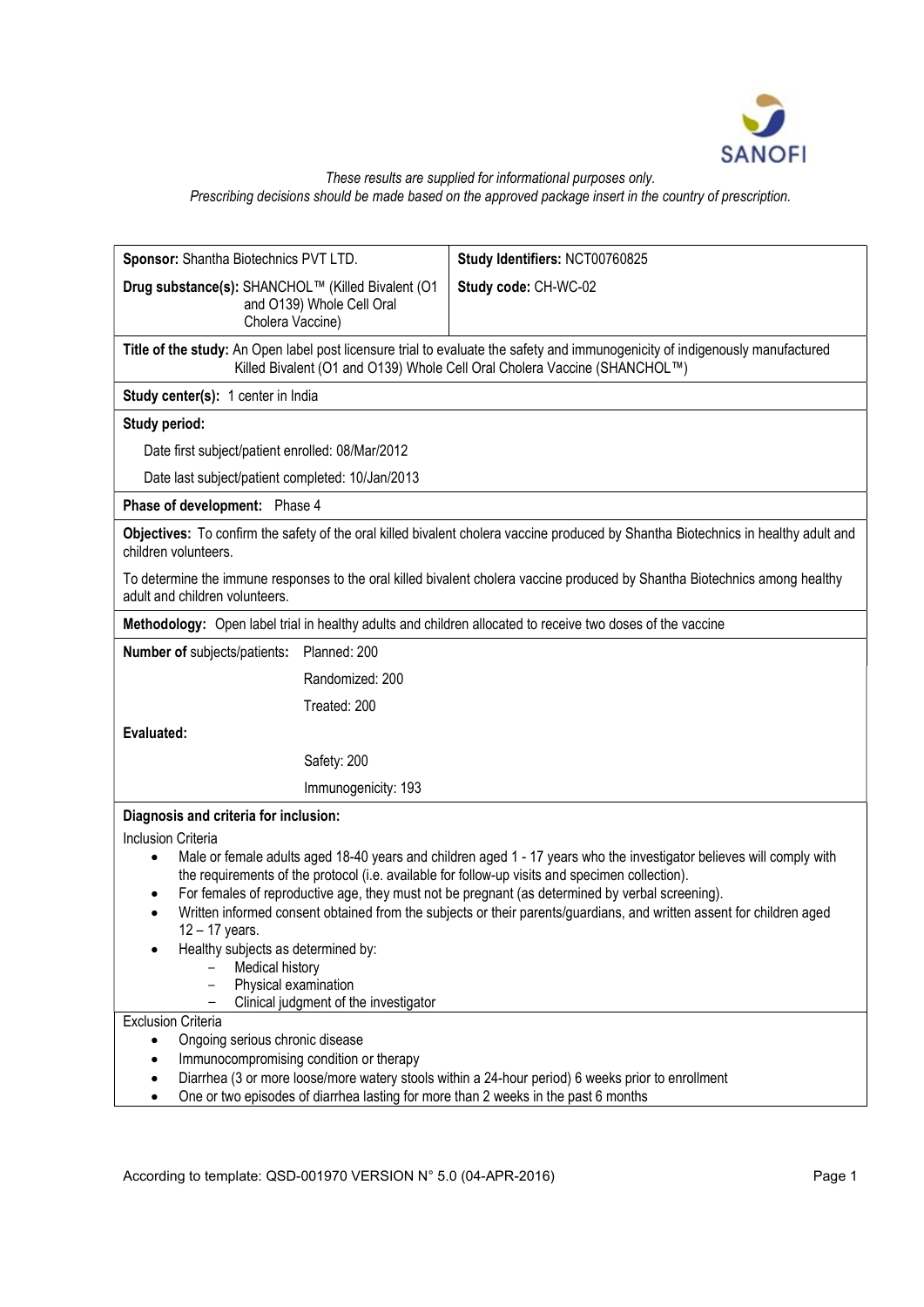

- Abdominal pain or cramps, loss of appetite, nausea, general ill-feeling or vomiting in the past 24 hours
- Acute disease one week prior to enrollment, with or without fever. Temperature ≥38ºC (oral) or axillary temperature ≥ 37.5ºC warranted deferral of the vaccination pending recovery of the subject
- Receipt of antibiotics in past 14 days
- Receipt of live or killed enteric vaccine in past 4 weeks
- Receipt of killed oral cholera vaccine

#### Study treatments

# Investigational medicinal product(s): SHANCHOL™ (Killed Bivalent (O1 and O139) Whole Cell Oral Cholera Vaccine)

Formulation: Liquid vaccine dose (1.5 mL) containing 4 different strains of V. cholerae

Route(s) of administration: Oral

Dose regimen: 1.5 mL given twice orally, 14 days apart

Duration of treatment: The duration of each subject's participation in the trial was 28 days (up to + 32 days).

# Criteria for evaluation:

Safety:

- Proportion of subjects with diarrhea
- Proportion of subjects given killed oral cholera vaccine with any of the following adverse events:
	- Immediate reactions within 30 minutes after each dose
	- Serious Adverse Events occurring throughout the trial
	- Reactogenicity: Headache, vomiting, nausea, abdominal pain/cramps, gas, diarrhea, fever, loss of appetite, general ill feeling
		- Diarrhea is defined as having 3 or more loose/watery stools within a 24 hour period.
		- Fever is defined as having an oral temperature of ≥ 38°C or axillary temperature of ≥ 37.5ºC

Immunogenicity:

- Proportion of subjects exhibiting 4-fold or greater rises in titers of serum vibriocidal antibodies, relative to baseline, 14 days after the first dose of vaccine and 14 days after the second dose of vaccine.
- Geometric mean serum vibriocidal titers at baseline, 14 days after dose 1, and 14 days after dose 2 of killed oral cholera vaccine.

Statistical methods: A total of 200 subjects, 100 adults and 100 children were included in the study. For safety endpoints, descriptive analyses was used. The number and percentage of subjects with diarrheal adverse event were computed. In addition, the number and percentage of subjects with at least one adverse event (solicited and/or unsolicited) after vaccination and during the 4 weeks follow up period were computed. The number and percentage of subjects with at least one Serious Adverse Event, with the frequencies of each type of event were described. For immunogenicity endpoints, demonstration of a fourfold or greater rise over baseline in serum vibriocidal antibody titer (anti-O1 Inaba, anti-O1 Ogawa and anti-O139 antibody titres) was the primary measure of vaccine immunogenicity. Geometric mean fold rises of serum titres were also analyzed and compared. The number and percentage of subjects (with 95% CI) who exhibited at least a fourfold rise in serum vibriocidal antibody titer after vaccination were compared with the historical data available from the previous immunogenicity studies - phase II and additional Phase III studies with the vaccine. Seroconversion was compared using the chi-square test with Yates correction or by the Fisher's exact test if the numbers were sparse.

#### Summary:

Population characteristics:

• Planned sample size: Total 200 subjects, 100 adults and 100 children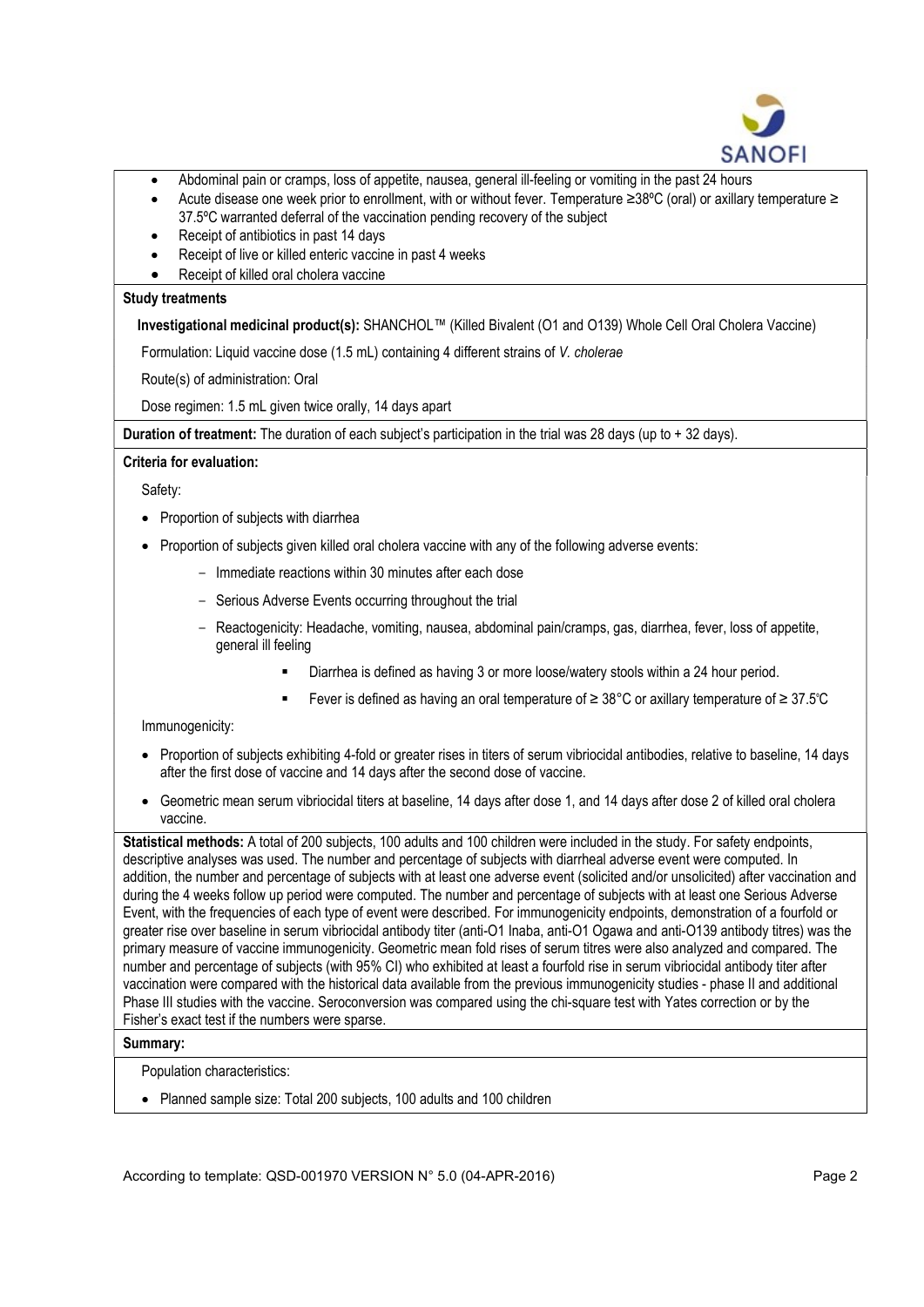

- Actual number of subjects enrolled: Total 200 subjects, 100 adults and 100 children
- Number of subjects completed: Total 193 subjects, 97 adults and 96 children
- Number of subjects discontinued: Total 7 subjects, 3 adults (consent withdrawal (n=1), loose stools (n=1), and pregnancy(n=1)) and 4 children (consent withdrawal (n=2), fever (n=1), and viral upper respiratory tract infection (n=1))
- Sample size for the analyses: total 200 subjects (100 adults and 100 children) for the safety analysis, total 193 subjects (97 adults and 96 children) for the ITT analysis and total 192 subjects (96 adults and 96 children) for the PP analysis.

# Safety results:

Of the 100 healthy adult subjects and the 100 healthy children subjects enrolled:

- No Serious Adverse Events were reported during the study.
- 1 adult subject (1%) experienced mild diarrhea (on Day 13). None of the children had experienced diarrhea.
- 4 adult subjects (4%) experienced AEs within 30 minutes of the vaccine doses. All these AEs were mild in intensity. None of the children reported AEs within 30 minutes of the vaccine doses.
- 47 adult subjects (47%) had reported solicited AEs (Reactogenicity) during the study. The commonly reported solicited adverse events were headache and general ill feeling. Most of the AEs were mild to moderate in intensity. Only one subject reported an AE (abdominal cramps) which was of severe intensity and resolved by the following day.
- 13 children (13%) had reported solicited AEs (Reactogenicity) during the study. The commonly reported solicited adverse events were general ill feeling and headache. One child experienced severe headache and general ill feeling 2 days after the 2nd dose (on Day 16) which resolved within the following day.
- 37 adult subjects (37%) reported unsolicited AEs. The commonly reported unsolicited AEs in adults were headache, abdominal pain or cramps and general ill feeling.
- 16 children (16%) reported unsolicited AEs. The commonly reported unsolicited AEs in children were fever, cough and abdominal pain.
- All the unsolicited AEs reported were considered to be unrelated or unlikely to be related to the study vaccine.

# Immunogenicity results:

Proportion of subjects that showed seroconversion (4-fold or greater rises in titers of serum vibriocidal antibodies, relative to baseline) for V. cholerae O1 Inaba, among adults was 68% and 55.7% after 1st dose and 2nd dose respectively. Among children, it was 80.2% and 68.8% after 1st dose and 2nd dose respectively.

Proportion of subjects that showed seroconversion for V. cholerae O1-Ogawa, among adults was 47.4% and 45.4% after 1st dose and 2nd dose respectively. Among children, it was 72.9% and 67.7% after 1st dose and 2nd dose respectively.

Proportion of subjects that showed seroconversion for V. cholerae O139, among adults was 19.6% and 20.6% after 1st dose and 2nd dose respectively. Among children, it was 26% and 18.8% after 1st dose and 2nd dose respectively.

The children cohort showed a higher seroconversion response to the vaccine for V. cholerae O1 Inaba, V. cholerae O1-Ogawa and V. cholerae O139 when compared to that in the adult cohort.

In both the adult and children cohorts, geometric mean serum vibriocidal titers were observed to be increased from baseline to 14 days after dose 1 and also from baseline to 14 days after dose 2 of the vaccine for V. cholerae O1 Inaba, V. cholerae O1-Ogawa and V. cholerae O139.

The geometric mean-fold (GMF) rise in titres relative to baseline for V. cholerae O1 Inaba, V. cholerae O1-Ogawa and V. cholerae O139 after 1st dose was 7.56, 3.83, and 1.67 respectively in adults and 14.25, 10.79, and 2.02 respectively in children. The GMF rise after 2nd dose was 5.14, 3.07, and 1.52 respectively in adults and 8.23, 7.77, and 1.63 in children respectively.

The proportion of subjects who seroconverted in the present study were compared to that in the previous immunogenicity studies

- In adults, the proportion of subjects who showed seroconversion for V. cholerae O1- Inaba and for V. cholerae O139 in the present study was higher when compared to that in the previous studies but the difference is statistically significant (p=0.04) only for V. cholerae O139 after 2nd dose.

According to template: QSD-001970 VERSION N° 5.0 (04-APR-2016) Page 3